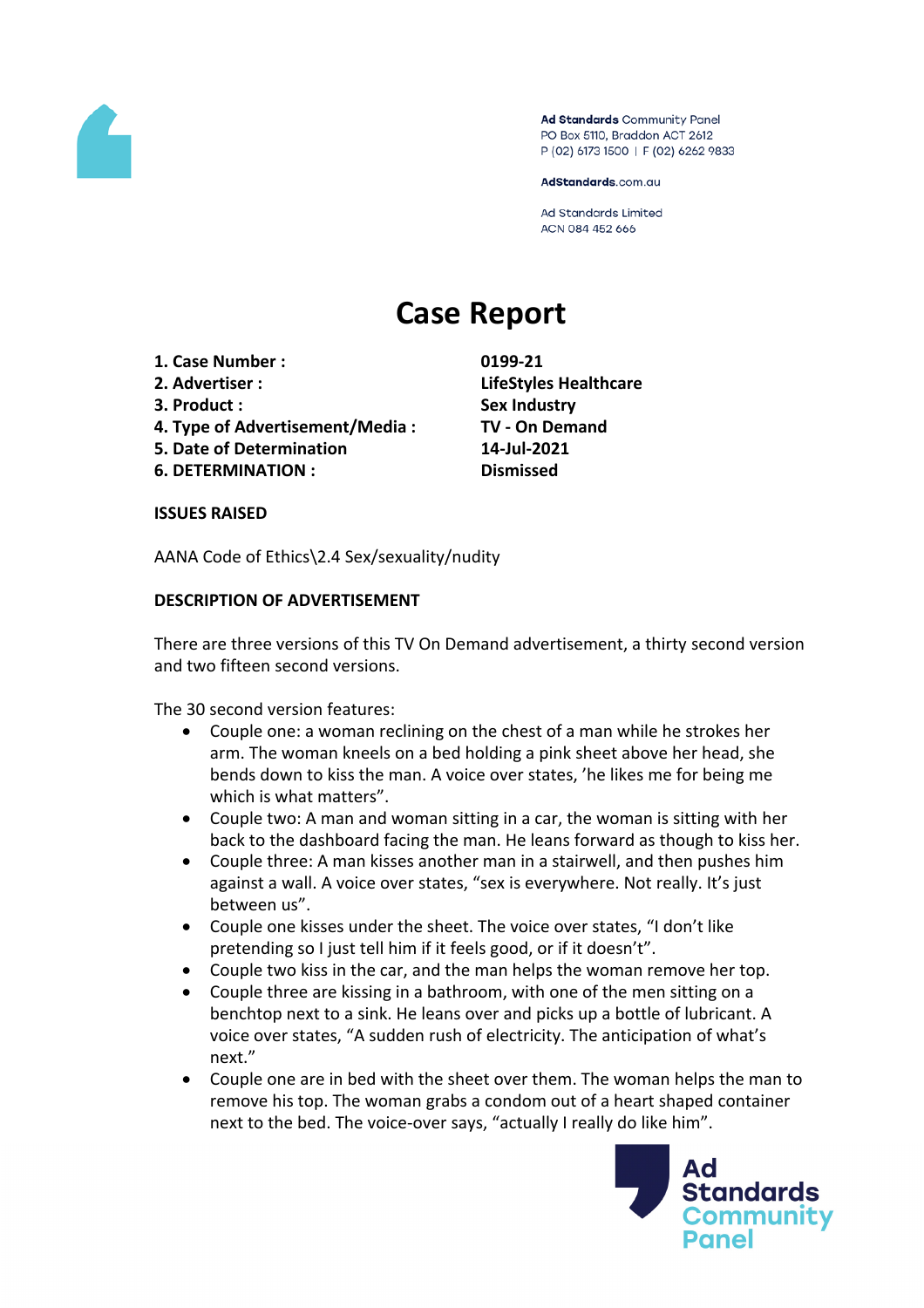

The first fifteen second version of the advertisement features various couples kissing in different locations, including on the ground outside, in a car, in a stairwell, and underwater. A male voice over says, "sometimes the best moments are unplanned. It's not always perfect but that's OK." A female voice over then says, "we are so good together".

The second fifteen second version of the advertisement features a woman and man in bed together. At the start she is reclining on his chest while he strokes her arm. She then kneels above him with a sheet over her head, and brings it down on top of them as she kisses him. A male voice-over states, "anticipation is the best part." She helps him remove his shirt and touches him on the nose. They kiss again.

A female voice-over states "I'm always myself when I'm with him. So I tell him if it was good or if it wasn't".

## **THE COMPLAINT**

A sample of comments which the complainant/s made regarding this advertisement included the following:

*Graphic nature of ad , 9now can be accessed by anyone with an internet connection, ad is totally unsuitable for younger audiences .*

*The show we were watching is a family rated show, clearly directed to family viewing with young or teenage kids. But with young kids I found it distasteful and uncomfortable to have to explain why people anticipate the pleasure of sex and why they use condoms!*

## **THE ADVERTISER'S RESPONSE**

Comments which the advertiser made in response to the complainant/s regarding this advertisement include the following:

*Thank you for giving LifeStyles Healthcare the opportunity to respond to the community complaint regarding our LifeStyles ® Great Expectations advertisement (the Advertisement) which is currently screening on NineNow and 10Play, and to provide our comment as to whether the Advertisement breaches the AANA Advertiser Code of Ethics (the Code).*

*The advertising depicts a number of individuals being playfully intimate with their spouse or partner in various locations such as in a car, in the corridor of a house and in a bedroom accompanied by meditative, electronic music and a voice over describing the anticipation and excitement of unexpected encounters. The language is vague and makes no express or specific reference to sex.*

*There is no overt nudity in the Advertisement, rather, it uses close images of a couple enjoying consensual intimacy with one another, and fully clothed for the most part with the exception of some brief images of underwear. The music is not sexual and there is also no language that is either vulgar or overtly sexual, as the voice-over*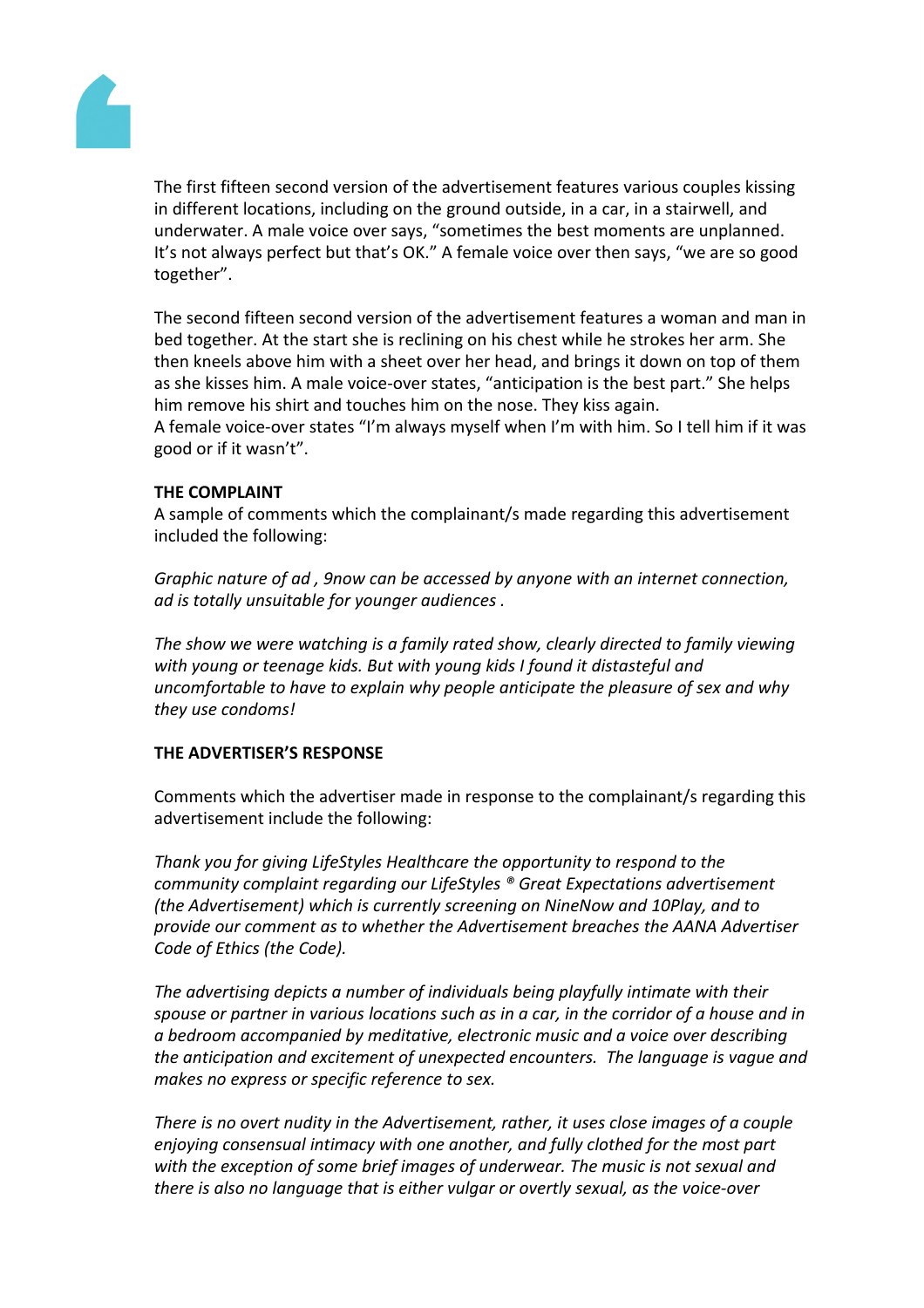

*describes moments of anticipation and the excitement that comes with that, not overtly or expressly referencing sex and broadly referencing an overall approach to life. We do not believe that the Advertisement would expose those under the age of 18 to any vulgar or sexual imagery nor language at any point.*

*LifeStyles considers that the Advertisement meets the rigorous criteria prescribed by the Code as the content does not: Discriminate or vilify any section of the community Portray minors or any other individuals in any sexual way and nor does it contain any exploitative or degrading material Contain any violence Portray sex, sexuality and nudity insensitively to the relevant audience (more about this below) Use obscene or vulgar language Depict material contrary to health and safety standards*

*As a brand we always ensure that we do our due diligence in ensuring that the content of our advertising is appropriate for the audiences to which we are targeting. Specifically, as all catch-up tv channels require a login, the Advertisement has only been served to accounts linked to the details of those who are over the age of 18 years old. There is also time targeting overlaid to ensure the Advertisement is only shown between the hours of 8:30pm and 5:30am.*

*Due to the likelihood that in this case the parent logged in on her account, the advertisement was shown as the system indicated the audience member was 18 years old or above.*

*The product advertised by the Advertisement have been openly displayed on supermarket shelves such as Coles, Woolworths and all major pharmacies for over 20 years. The Advertisement features a new design in packaging which has been displayed on shelves since around March 2021.*

*Nonetheless, to illustrate our commitment to the community and to take extra care in avoiding insulting or offending our unintended audience, we have arranged to implement a ratings filter to ensure that the advertisement only features during programs that are rated either M or MA.*

*We believe that the information set out herein will illustrate LifeStyles' commitment to the Code in our advertising however if Ad Standards has any further questions or requires any additional information, please do not hesitate to contact us.*

## **THE DETERMINATION**

The Ad Standards Community Panel (the Panel) considered whether this advertisement breaches Section 2 of the AANA Code of Ethics (the Code).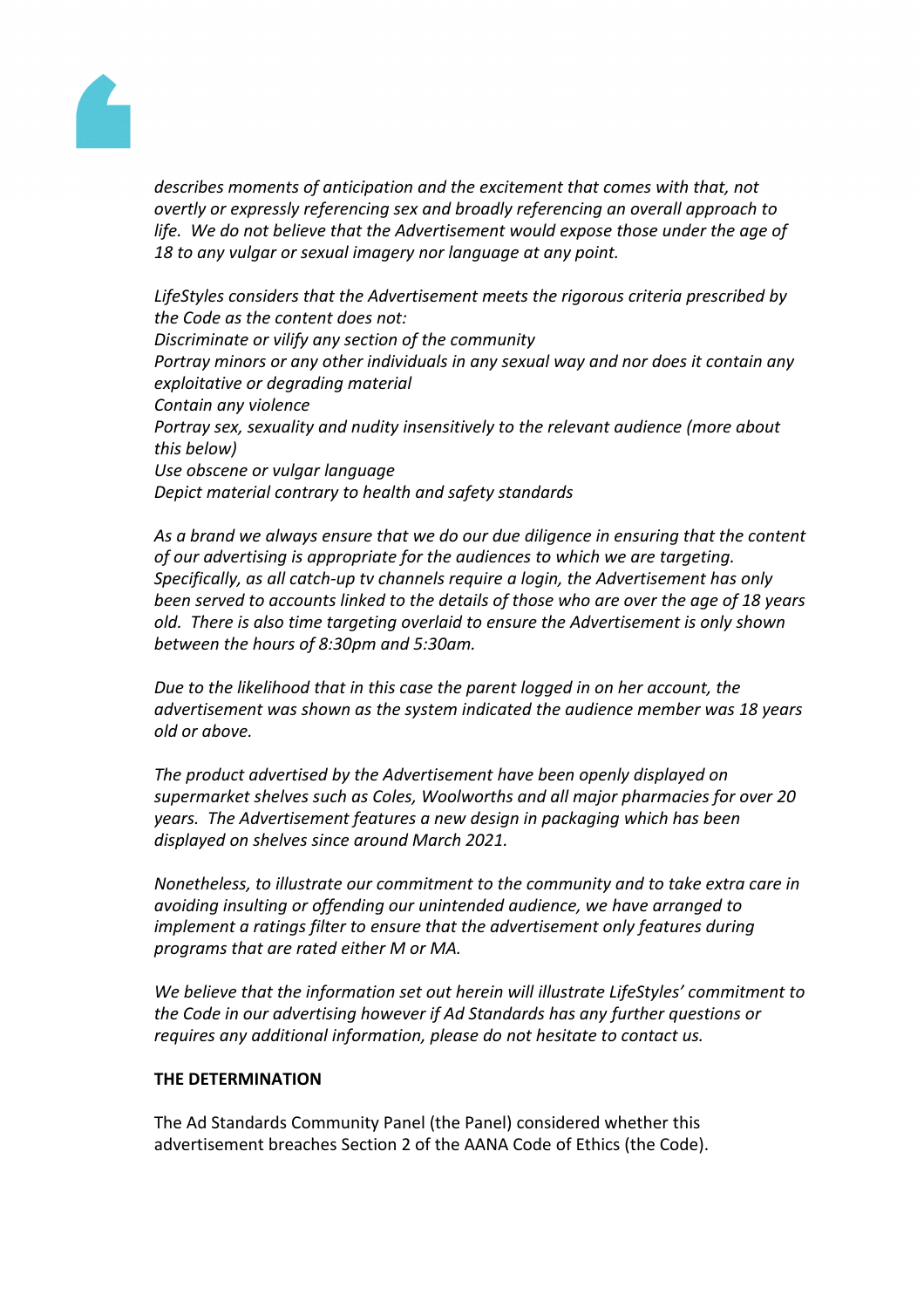

The Panel noted the complainants' concerns that the advertisement features sexual themes which aren't appropriate for the relevant audience.

The Panel viewed the advertisement and noted the advertiser's response.

## **Section 2.4: Advertising or Marketing Communications shall treat sex, sexuality and nudity with sensitivity to the relevant audience.**

The Panel noted the Practice Note for the Code states:

*"Discreet portrayal of nudity and sexuality in an appropriate context (eg advertisements for toiletries and underwear) is generally permitted but note the application of the relevant audience. More care should be taken in outdoor media than magazines, for example.*

*"Images of models in bikinis or underwear are permitted, however, unacceptable images could include those where a model is in a suggestively sexual pose, where underwear is being pulled up or down (by the model or another person), or where there is clear sexual innuendo from the ad (e.g. depicting women as sexual objects)."*

## **Does the advertisement contain sex?**

The Panel considered whether the advertisement contained sex. The Panel noted the definition of sex in the Practice Note is "sexual intercourse; person or persons engaged in sexually stimulating behaviour".

The Panel considered that the people kissing, the voice-overs talking about anticipation and sex, and the vision of the brand and condom packet at the end of the advertisement combine to give a strong suggestion in all three versions of the advertisement that the couples are about to engage in sexual activity.

## **Does the advertisement contain sexuality?**

The Panel noted the definition of sexuality in the Practice Note is "the capacity to experience and express sexual desire; the recognition or emphasis of sexual matters".

The Panel noted that the advertisement is for a brand which sells condoms and lubricant and this in combination with images of couples embracing is a depiction of sexuality.

## **Does the advertisement contain nudity?**

The Panel noted that the definition of nudity in the Practice Note is "the depiction of a person without clothing or covering; partial or suggested nudity may also be considered nudity".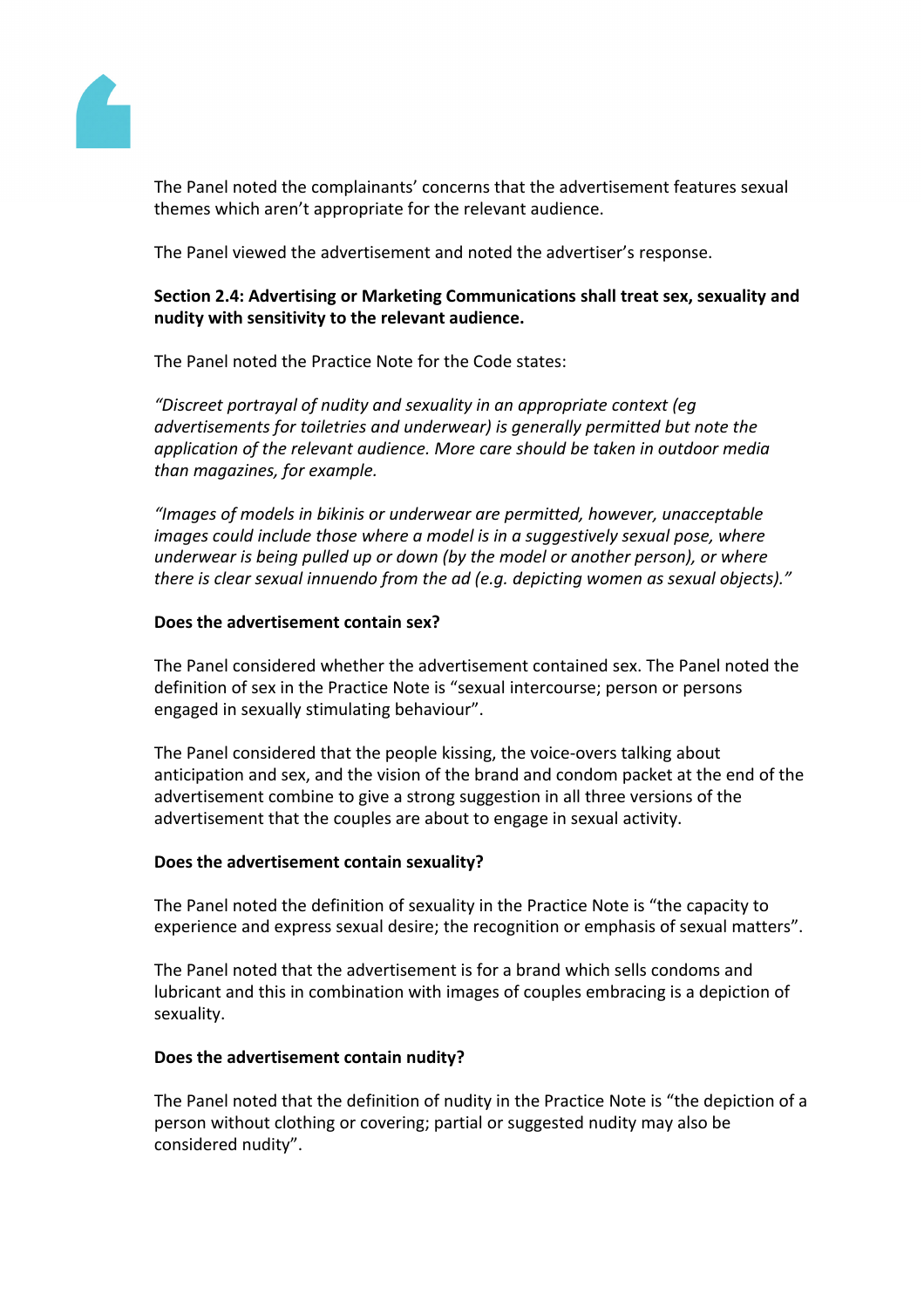

The Panel noted that in the first version of the advertisement one of the women is seen to take her top off. However, the Panel noted that the view of the woman's body is blocked by the man's hand and the woman's skin is not seen.

The Panel noted that in all three versions of the advertisement men also remove their tops, however the camera angles mean that the men's exposed chests are not visible.

The Panel noted that the men and women in all three versions of the advertisement are depicted as being fully clothed, or otherwise covered, and the advertisement did not depict nudity.

## **Are the issues of sex and sexuality treated with sensitivity to the relevant audience?**

The Panel noted that the definition of sensitivity in the Practice Note is "understanding and awareness to the needs and emotions of others".

The Panel considered that the requirement to consider whether sexual suggestion is 'sensitive to the relevant audience' requires them to consider who the relevant audience is and to have an understanding of how they might react to or feel about the advertisement.

The Panel noted that this advertisement was broadcast on TV On Demand and that the complainants had viewed it while watching TV with their children.

The Panel noted the advertiser's response that the advertisement had been targeted towards users over 18 years old and was only shown after 8:30pm. The Panel further acknowledged the advertiser's commitment to only show the advertisement during M and MA rated programs from this point forward.

The Panel noted that many families view catch-up television together and that although the account holder may be over 18 years old this did not mean that only those over 18 years old would view the advertisement. However, the Panel considered that it would be unlikely for young children to be streaming television shows after 8:30pm without their parents' present.

The Panel considered that the couples were only depicted as kissing, removing top layers of clothing and embracing. The Panel considered that there was no depiction of sex, and the sexual suggestion came mostly from the product being advertised in combination with the images of couples kissing. The Panel considered there was no nudity or explicit language in the advertisement and the advertisement was not overtly sexual.

The Panel considered that the advertiser was selling a sexual product in a manner which did show sensitivity to the broad audience that may see the advertisement after 8:30pm.